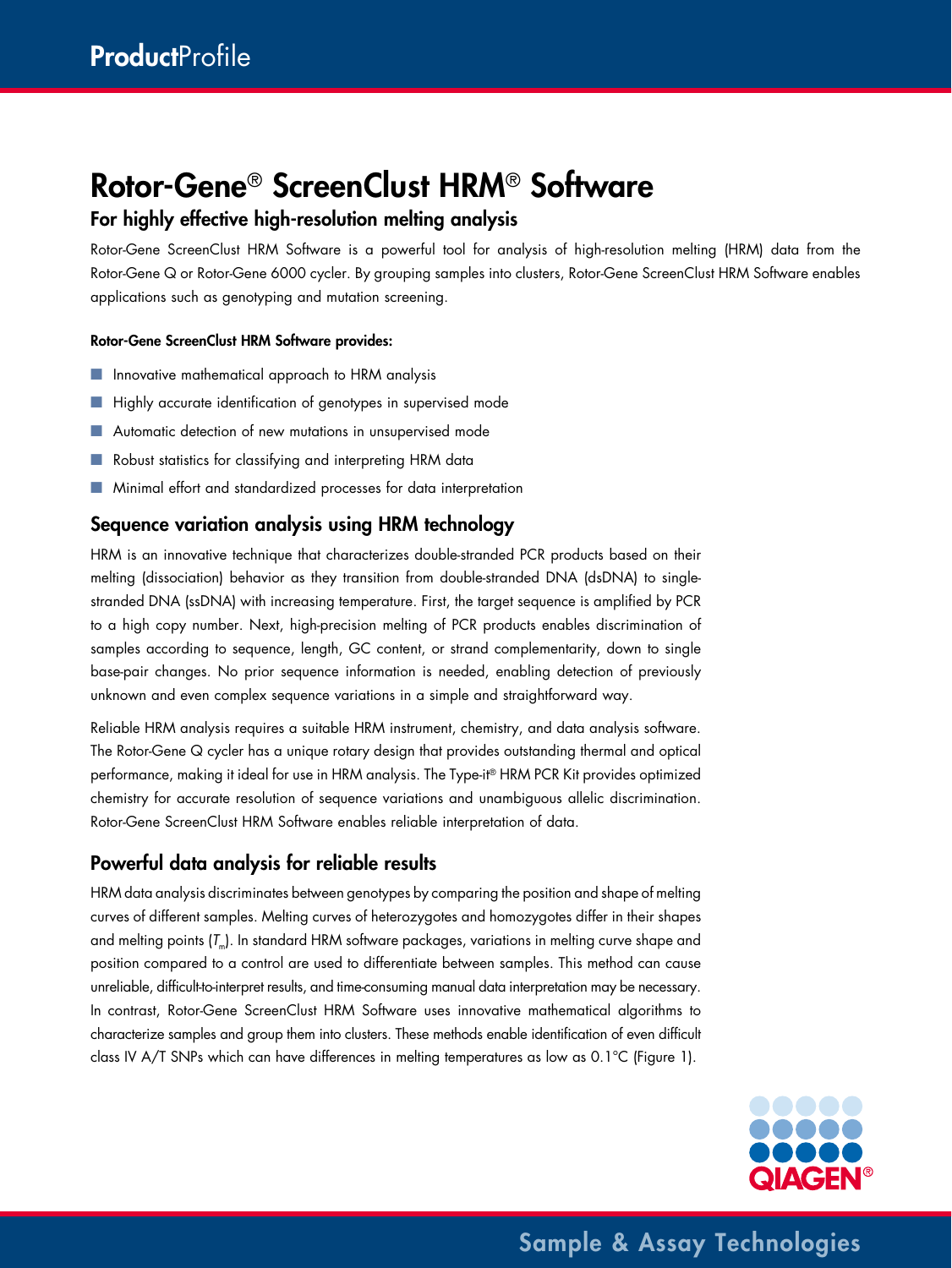#### Standardized workflow, minimal effort

Rotor-Gene ScreenClust HRM Software analyzes HRM data in 4 steps:

- **Normalization**
- Generation of a residual plot
- Principal component analysis
- Clustering

The software guides the user through all the steps, giving information about any choices that can be made at each step.



Figure 1. Powerful data analysis enables identification of a class IV SNP. A human A/T SNP in the AHRR7 gene was analyzed using genomic DNA from wild-type (blue), homozygous mutant (green), and heterozygous (red) samples. Experiments were performed using the Type-it HRM PCR Kit and a Rotor-Gene Q cycler with a HRM channel. Data analysis was performed with the unsupervised mode of Rotor-Gene ScreenClust HRM Software. A/T polymorphisms (class IV SNPs) are most difficult to discriminate due to minute differences between homozygote alleles (in this example, less than 0.1°C). A HRM raw data, **B** the normalized melting curve, **C** the residual plot, and **D** the cluster plot are shown. All pseudo-unknowns were correctly clustered according to genotype.

HRM performed on the Rotor-Gene cycler produces raw data (\*.rex files) that can be further analyzed using Rotor-Gene ScreenClust HRM Software (Figure 1A). In the first step in analysis, raw data are normalized by applying curve scaling to a line of best fit so that the highest fluorescence value is equal to 100 and the lowest is equal to zero (Figure 1B). Next, the curves are differentiated and a composite median curve is constructed using the median fluorescence of all samples. The melt traces for each sample are subtracted from this composite median curve to draw a residual plot (Figure 1C). The individual sample characteristics are extracted by principal component analysis from the residual plot. Principal component analysis is a well-established method of data analysis. However, Rotor-Gene ScreenClust HRM Software is the first software application to apply principal component analysis to HRM data. Principal component analysis highlights similarities and differences in the data and is used to create a cluster plot in supervised or unsupervised mode (Figure 1D).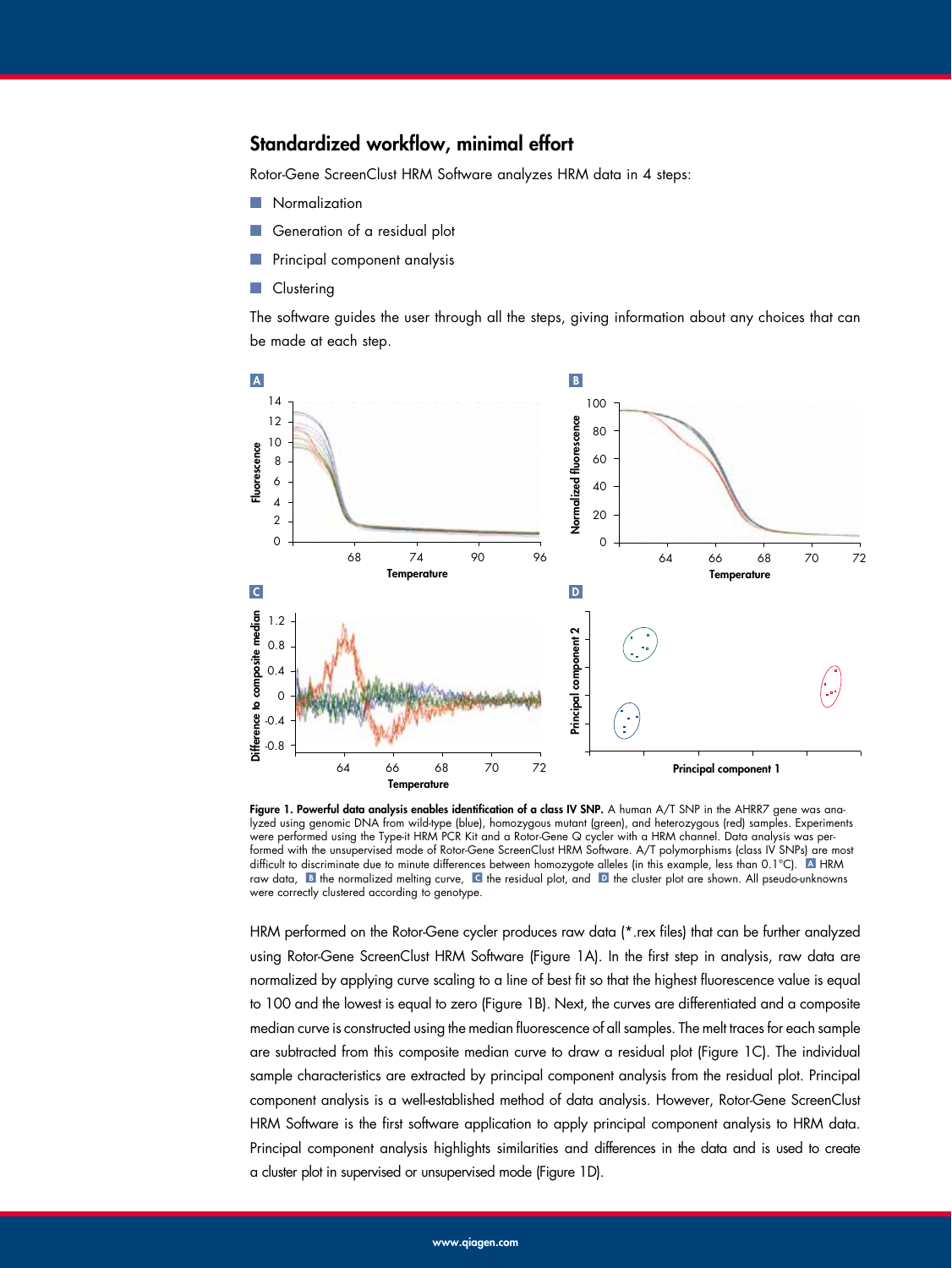#### Accurate genotyping or mutation discovery

Rotor-Gene ScreenClust HRM Software performs clustering (grouping) of data according to allele in either supervised or unsupervised mode. Supervised mode is often used for SNP genotyping, where the genotypes are known. In supervised mode, the user assigns one or more control samples for each cluster and the software classifies (autocalls) all unknown samples to clusters according to their characteristics.

The unsupervised mode is used to find new mutations in the data when there is no prior knowledge or only partial knowledge of the genotypes present in the samples. In unsupervised mode, the software calculates the optimum number of clusters by itself. This feature is an excellent tool for the discovery of new polymorphisms.

The result of analysis in both modes is displayed as an easy-to-interpret cluster plot (Figure 1D). Statistical probabilities and typicalities are provided to allow easy comparison of results from different experiments. All data and graphs can be conveniently exported in various formats such as JPG, PDF, CSV, or XLS file formats and are summarized in an experimental report.

#### Wide range of applications

HRM analysis using Rotor-Gene ScreenClust HRM Software provides enormous potential for a wide range of applications. As well as SNP genotyping, mutation scanning or detection experiments can especially benefit from the power of this technology. In the example shown in Figure 2, various gene mutations resulting from insertions/deletions in the EGFR gene exon 19 were analyzed. Rotor-Gene ScreenClust HRM Software accurately separated multiple close and partially overlapping melt profiles by successfully extracting data characteristics into the 3 first principal components. All 6 pseudo-unknowns and the wild-type sample were correctly identified.



Figure 2. Successful mutation detection. Gene mutations (insertions/ deletions) in EGFR exon 19 were analyzed using Rotor-Gene ScreenClust HRM Software in supervised mode. Experiments were performed using the Type-it HRM PCR Kit, a Rotor-Gene Q cycler with a HRM channel, and plasmid DNA templates. A A normalized melt plot shows very similar curve shape with only minute differences in melting points, making genotyping challenging. B – D Cluster plots using 3 principal components show the correct assignment of 6 different mutations and the wild type sample: M1: c.2235\_2249del15, M3: c.2237\_2252del16insT, c.2237\_2238ins18, M4: c.2237\_2238ins18, M5: c.2239\_2248del10insC, M6: c.2240\_2254del15, M7: c.2240\_2257del18.